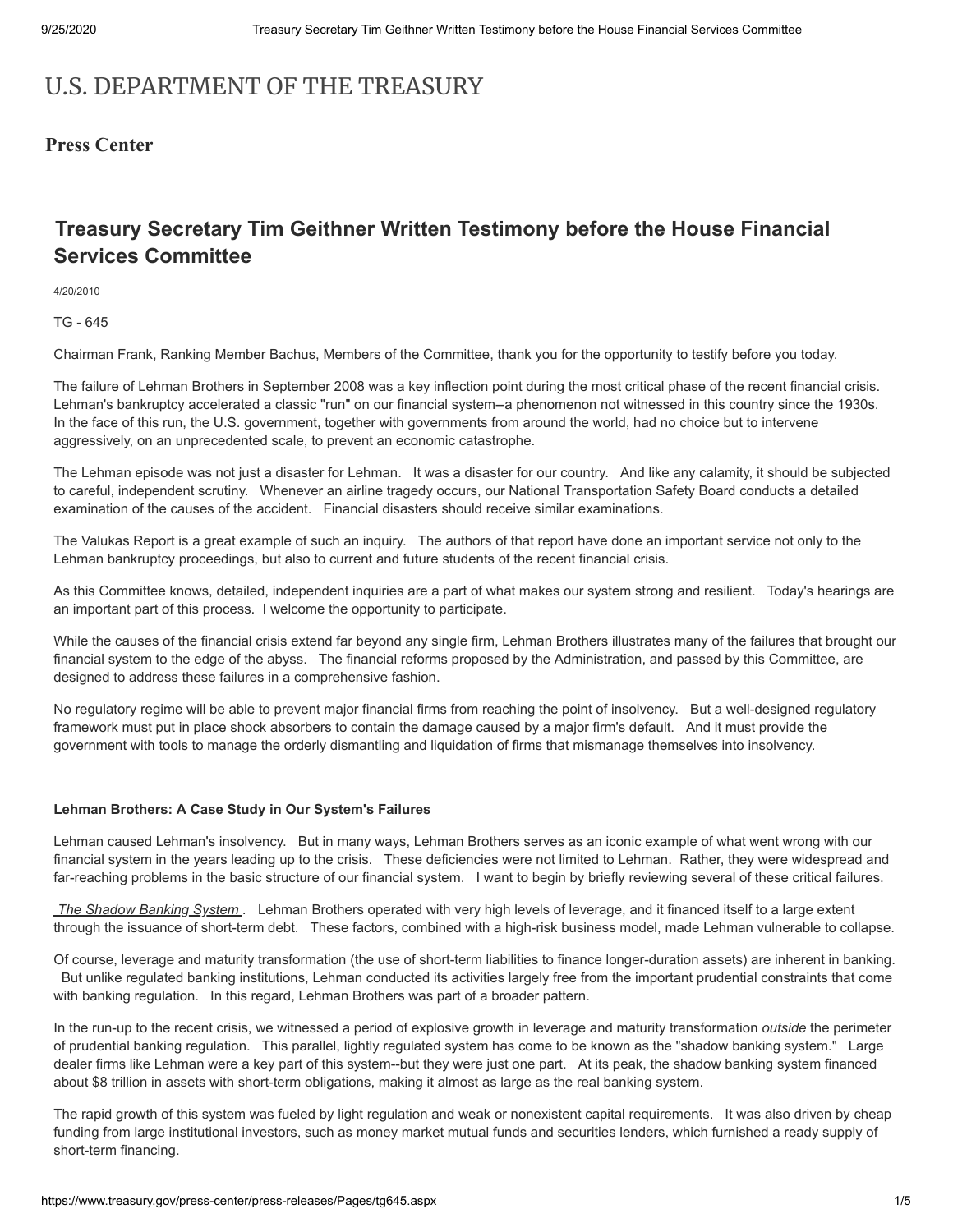Financing long-term, risky assets with short-term debt was a reliable formula for rapid growth and robust earnings during the boom. But these activities were vulnerable to fragility and rapid deleveraging when conditions deteriorated, as they inevitably did.

The emergence of shadow banking represented a failure of regulation to keep pace with developments in the financial sector. As much as any other factor, this fundamental regulatory failure set the stage for the crisis.

*Market Structures: Tri-Party Repo and Money Market Mutual Funds.* Like other dealer firms, Lehman Brothers relied heavily on a critical funding market called the repurchase agreement, or "repo," market. This market proved to be a major source of liquidity risk and instability in the crisis--for Lehman as well as other firms. This portion of the shadow banking system merits particular attention.

Repos are essentially loans that financial institutions use to finance securities inventories--typically on an overnight basis. Repos are collateralized by assets on dealers' balance sheets, in the same way that a mortgage is secured by a home.

One particularly large and important segment of the repo market is called "tri-party" repo. In this \$2 trillion market, repo lenders (usually money market mutual funds) extend loans overnight to dealers. During the trading day, credit is provided by big banks that act as repo "clearing banks." Through this process, individual dealer firms typically borrow hundreds of billions of dollars each day.

While tri-party repo has been effective in providing liquidity to securities markets during normal times, under stress conditions these arrangements proved to be a source of liquidity risk for important parts of the financial sector. During the recent crisis, there was significant uncertainty in the markets about whether money funds would maintain their investments and whether repo clearing banks might refuse to provide intraday credit. Uncertainty in this area contributed to "flight" risk in the tri-party repo market.

These structural issues were exacerbated by tri-party lenders' concerns around collateral quality. Traditionally, tri-party repo funding had been limited to the safest collateral classes, such as Treasury and agency securities. During the credit boom, however, tri-party repo lenders began to fund riskier collateral--most notably, various forms of complex structured mortgage products. Tri-party repo lenders extended this credit without requiring sufficient haircuts to reflect the risk of the underlying collateral. Not surprisingly, when the value of this lower-quality collateral became uncertain, tri-party lenders became less willing to continue funding.

As a consequence of these issues, the tri-party repo market was a critical source of liquidity strain on dealer firms during the financial crisis. And money market mutual funds, which provide a large portion of tri-party repo funding, made these liquidity problems even more acute. Money funds were themselves shown to be sources of instability during market stress. In a chaotic and uncertain financial environment, savers who parked cash in money funds became concerned that those assets might not have been as safe as they had anticipated. These concerns intensified after Lehman's bankruptcy, when one large money fund "broke the buck," meaning that its net asset value fell below \$1 per share. The money fund industry experienced a modern-day bank run in September 2008. This run accelerated dramatically following Lehman's collapse.

Aggressive policy action was required to stabilize the money funds, including a temporary government guarantee of this \$3 trillion industry. Although this program was successful and resulted in positive returns to taxpayers through guarantee fees, the money fund guarantee exposed taxpayers to substantial risks.

Tri-party repo and money funds are prominent examples of market structures and practices that were not robust enough to withstand a major disruption.

*Derivatives.* Lehman was a major participant in the over-the-counter (OTC) derivatives markets. As of August 2008, Lehman held over 900,000 derivatives positions worldwide. The market turmoil following Lehman's bankruptcy was in part attributable to uncertainty surrounding the exposure of Lehman's derivatives counterparties.

In this regard, Lehman's bankruptcy highlights another flaw in our financial infrastructure: the opacity and complexity of the OTC derivatives markets. These products grew exponentially in the run-up to the crisis. The notional amount of outstanding credit default swaps grew from about \$2 trillion in 2002 to over \$60 trillion at year-end 2007. Because these trades are conducted on a bilateral basis, the market has very little visibility into the magnitude of derivatives exposures between firms.

Before the crisis, regulatory efforts were underway to reduce the risks in this system. The New York Fed played a leading role in improving the OTC derivatives markets infrastructure from 2005 to 2008. Huge backlogs of unconfirmed trades were eliminated. A central repository for credit derivatives trades was established. And, in 2008, the notional amount of aggregate credit default swaps was reduced substantially through regulatory portfolio compression requirements, which caused dealers to collapse superfluous positions. These initiatives were necessary predicates to further reform in the OTC derivatives markets, including central clearing. As a result of these initiatives, the market uncertainty surrounding derivatives exposures in the crisis was substantially less than it might otherwise have been.

Despite this progress, the basic infrastructure of the OTC derivatives markets makes them a dangerous transmission vehicle for instability during periods of market turmoil. When a major derivatives market participant fails, uncertainty around derivatives exposures undermines confidence in other institutions. OTC derivatives markets, in their current form, significantly increase the risk of financial contagion.

*Breakdown in Basic Checks and Balances.* Lehman's plunge into high-risk businesses in the years before its bankruptcy has become a familiar story. During this period of aggressive growth, Lehman developed significant exposures to risky subprime lending, commercial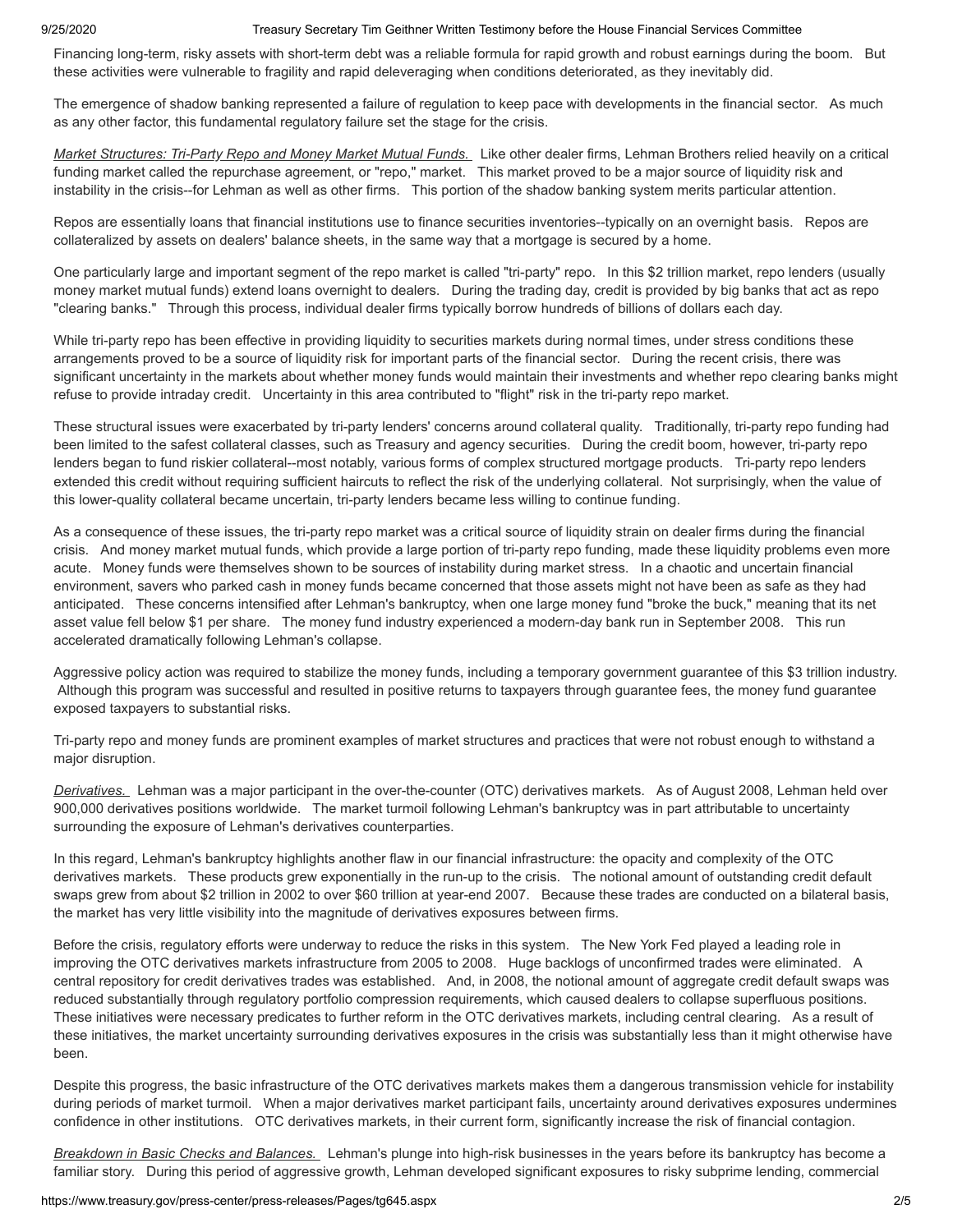real estate, structured products, and high-risk lending for leveraged buyouts. Importantly, the Valukas Report indicates that Lehman repeatedly breached its own risk concentration limits in pursuit of higher earnings.

These types of risk management failures were widespread in the financial sector. Sound risk management practices were in many cases disregarded in favor of concentrated, directional bets. AIG, Bear Stearns, and Lehman Brothers, not to mention scores of mortgage lenders, all allowed fundamental breakdowns in risk management.

Our financial system relies on a set of complementary institutional controls to prevent such unsound practices from emerging. Boards of directors, ratings agencies, and audit and disclosure functions are essential checks and balances against risk management failures.

These mechanisms provide an important level of redundancy in oversight. When effective, they identify material business risks and act as independent referees on firms' internal risk management processes. Major risk management failures require multiple failures to take place within this system of checks and balances.

Before and during the crisis, weaknesses in these checks and balances were prevalent. Boards of directors failed to exercise critical judgment and address critical weaknesses in risk management. Ratings agencies failed to do an adequate job of assessing the risks in structured credit products and disclosing their ratings methodologies. Auditors failed to identify practices that may have crossed the line from an accounting perspective. And the existing accounting and disclosure regime did not adequately apprise investors of material risks in a timely fashion.

*Pervasive Opportunities for Regulatory and Accounting Arbitrage .* Lehman provides a stark example of how gaps in our system have allowed financial firms to maneuver their operations to "optimize" regulatory and accounting treatment.

Our regulatory system has given firms too much leeway to structure their activities for favorable tax, accounting, and regulatory treatment. For internationally active firms, differences between U.S. and foreign tax, accounting, and capital regimes have prompted firms to structure their activities to minimize these constraints.

Our system in many cases allowed risks to migrate to where regulation was weakest. As the SEC has acknowledged, its voluntary oversight regime allowed Lehman and other investment banks to operate with too much leverage and risk.

Accounting arbitrage has also been widespread. The Valukas Report describes how Lehman appears to have moved certain assets offbalance sheet through repo transactions executed in its London broker-dealer subsidiary. According to the Report, these transactions were designed to reduce the firm's reported leverage at quarter-end.

Importantly, regulatory and accounting arbitrage makes institutions far more complex than they need to be. Complexity poses serious challenges to an effective audit and disclosure regime. Readers of the financial reports of major financial institutions know that they are highly opaque and difficult to understand. Indeed, disclosure documents of complex financial firms are often indecipherable even to experienced analysts.

Without transparency and comparability, market discipline cannot operate effectively. The system we have is not tenable in this regard. Financial reporting must be simpler and easier to understand, and must facilitate meaningful comparisons across institutions.

Of course, none of our government's financial supervisors did an adequate job. But the most dangerous practices that precipitated the crisis were heavily concentrated in the most lightly regulated parts of the financial industry. Regulatory arbitrage is not a formula for financial stability.

*Flawed Compensation Practices* . Compensation structures at Lehman allowed top executives to realize substantial gains without suffering the downside if their business decisions proved unwise. Lehman's top executives received substantial cash compensation during the boom. And they were able to cash out significant amounts from stock compensation they received in the years prior to the crisis.

This phenomenon was not isolated to Lehman. At many financial firms, compensation structures were misaligned with the time horizons of risk: executives were rewarded for short-term performance, with little attention to the risk of future losses. These practices did not incentivize prudent risk-management and long-term value creation. Instead, they encouraged high-risk activities that were designed to achieve short-term profitability.

As I described earlier, our system has checks and balances that are meant to limit such practices. But, in many cases, these checks and balances did not work. Professionals whose jobs were to monitor and constrain risk-taking were generally paid substantially less than those who made investment decisions. Compensation committees gave little attention to the risk-taking implications of pay-setting decisions. And directors charged with making those decisions lacked the sophisticated, independent advice they needed to assess critically the complex relationship between compensation and risk-taking.

*No Tools to Wind Down Large Financial Firms.* Lehman's bankruptcy in September 2008 helped to turn an intensifying global financial crisis into a classic financial panic. Fearing further defaults, investors declined to renew funding to all types of financial institutions. Money fund investors redeemed their shares and redeployed funds from the private sector to Treasury securities, driving yields into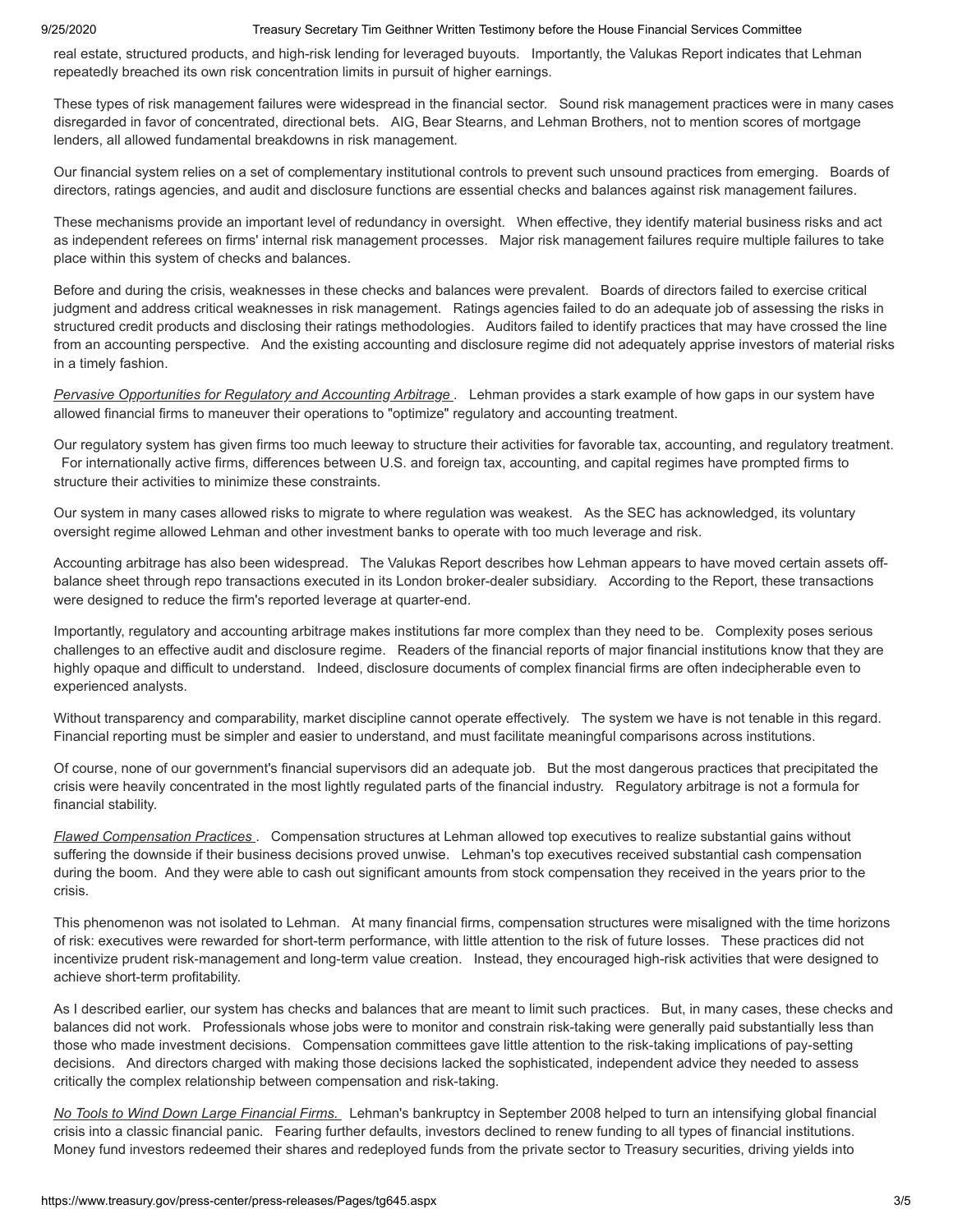negative territory. Credit markets froze, and corporate America found itself unable to access short-term credit through the commercial paper markets. Without forceful government intervention, the financial system would have collapsed.

These circumstances demonstrated a critical shortcoming in our system. In that moment of historic stress, the government lacked any means to wind-down and liquidate a complex, interconnected financial firm in an orderly way.

After the near-failure of Bear Stearns, it was apparent to informed observers that Lehman Brothers was the weakest of the remaining independent investment banking firms. And we knew that a disorderly bankruptcy of Lehman Brothers, if it occurred, would have damaging consequences for the financial system. With the limited powers that we had, we worked diligently to avoid an outcome that would destabilize the financial system and damage the broader economy. But our tools were insufficient.

The stability of the U.S. financial system cannot be left vulnerable to the reckless choices of individual firms. Lehman's disorderly bankruptcy was profoundly disruptive. It magnified the dimensions of the financial crisis, requiring a greater commitment of government resources than might otherwise have been required. Without better tools to wind down firms in an orderly manner, we are left with no good options.

# **Actions Taken by the FRBNY**

Lehman Brothers was symptomatic of many of the deep structural flaws in our financial system. These flaws did not emerge overnight. Rather, they were a product of developments in the financial system that unfolded over the course of many years.

I was President of the Federal Reserve Bank of New York at the time of Lehman's bankruptcy filing and during the period leading up to it.

As an independent investment bank, Lehman was supervised not by the Federal Reserve, but by the SEC. The Federal Reserve had no regulatory authority over the firm--no authority over its capital, no authority over its liquidity, and no oversight over its audit and accounting control functions. The Federal Reserve was not engaged in supervision of Lehman Brothers. It did not have the legal authority to do so. These roles and responsibilities remained with the SEC. As I mentioned earlier, the failure to subject all large, interconnected financial firms to robust oversight was a major flaw in our system.

Although the New York Fed was not Lehman's supervisor, it did establish an onsite presence at Lehman in March 2008, after the fall of Bear Stearns.

On the day of the Bear Stearns sale in March 2008, the Federal Reserve announced the creation of the Primary Dealer Credit Facility ("PDCF")--a collateralized lending facility to provide liquidity to primary dealers. The creation of the PDCF meant that the Federal Reserve was a potential lender to the major dealer firms. To manage the risks associated with this facility, the New York Fed immediately installed a small number of analysts at each of the major independent dealer firms, including Lehman Brothers.

After creating the PDCF monitoring program, the Federal Reserve entered into a Memorandum of Understanding ("MOU") with the SEC, which was formalized in July. The MOU was designed to facilitate information-sharing and cooperation. It established a clear division of responsibilities between the SEC and the Federal Reserve. It explicitly affirmed the SEC's role as the supervisor of the independent investment banks.

The PDCF monitoring program did *not* establish the full panoply of supervisory oversight powers that the Federal Reserve exercises with respect to bank holding companies. That regime entails large examination teams, with oversight of the firm's audit and control functions.

In accordance with the MOU, the Federal Reserve worked closely with SEC on a number of important initiatives after the near-failure of Bear Stearns in March. The SEC and the Federal Reserve jointly worked to encourage improvements in the capital and liquidity positions of the investment banks. Simultaneously, the SEC and the Federal Reserve cooperated on a range of other priorities, including taking steps to address risks associated with the derivatives and repo markets.

With respect to Lehman Brothers, between March and September, the New York Fed worked closely with Treasury and the SEC to encourage the firm to raise capital, reduce balance sheet risk, find a strategic buyer, and take other actions to survive the storm. Lehman was unsuccessful in these efforts. The global financial crisis had escalated significantly by the fall of 2008, limiting the available options to stabilize the firm.

The Federal Reserve's powers were limited: it could lend on a short-term basis against good collateral, but it could not safely put a failing investment bank out of existence.

In the absence of a willing buyer, the U.S. government did not have the authority to take the steps that would have been necessary to prevent Lehman's disorderly failure. Lehman lacked sufficient high-quality collateral to permit the Federal Reserve to extend a loan large enough to prevent the firm from defaulting. Given the magnitude of the firm's liquidity issues, stabilizing Lehman would have required a buyer that was willing to guarantee its trading obligations during the period between the signing and closing of the acquisition transaction. No such buyer materialized.

Some have asked why Lehman went bankrupt, while AIG received extraordinary assistance that prevented default. The answer is that AIG presented a very different case. AIG had enough high-quality collateral to permit the Federal Reserve to extend a loan sufficient to